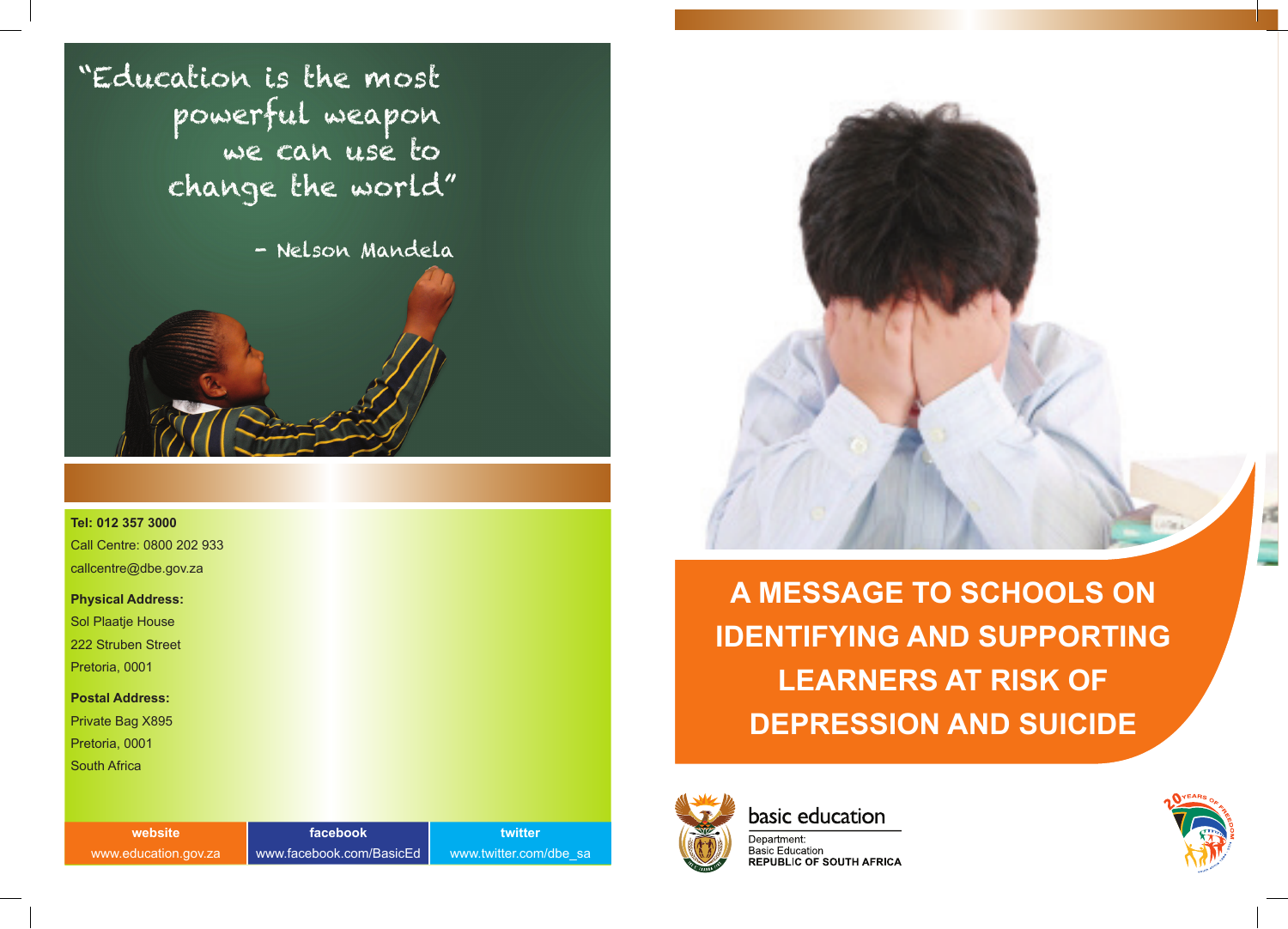# **What is Depression?**

Depression is a mood disorder characterised by a severe lack of pleasure or of the capacity to experience it. It is accompanied by sleep and appetite disturbances and feelings of worthlessness, guilt or hopelessness.

## **What are the symptoms of depression?**

Depression is characterised by symptoms such as:

- Persistent feelings of sadness, hopelessness, worthlessness or guilt;
- Noticeable neglect of personal hygiene and dress;
- An increase in risk-taking behaviours and/or self-inflicting wounds;
- A dramatic drop in grades;
- Loss of interest and withdrawal from usual or favourite activities and/or people;
- Poor concentration and difficulty in remembering or making decisions;
- A decrease in self-esteem and an increase in self-depreciation;
- Lack of energy or signs of hyperactivity;
- Inability to sleep or sleeping more/all the time; and
- Change in appetite resulting in weight loss or gain.

# **Why is it important to identify learners who are depressed?**

Research indicates that the prevalence of childhood depression is increasing and its onset is occurring earlier in life. Depression co-exists with other mental health problems such as anxiety and disruptive behaviour. While not all individuals who are depressed attempt suicide, there is a high correlation between depression and suicide.

## **What role can the educator play?**

- Encourage the learner to be proactive and take control over the environment (e.g. initiate contact with other learners, ask for help when needed).
- Teach **the entire class** about identifying and interpreting emotions; how to handle or react to fear, anger or disappointment; and what to do if they are worried about a classmate or friend.
- Teach social skills through modeling and rehearsal.
- Teach and encourage positive self-talk (e.g. "This work is hard but I have learned difficult things before when I tried hard").
- Provide a safe, predictable classroom, with clear rules and routines.

#### **NOTES**

### **SADAG**

Suicide Crisis Line 0800 567 567/ 0800 212 223 or SMS 31393 Substance Abuse Line 0800 12 13 14 or SMS 32312 **Childline Hotline:** 08000 55 555 **LoveLife Free Plz Cal Me** 083 323 1023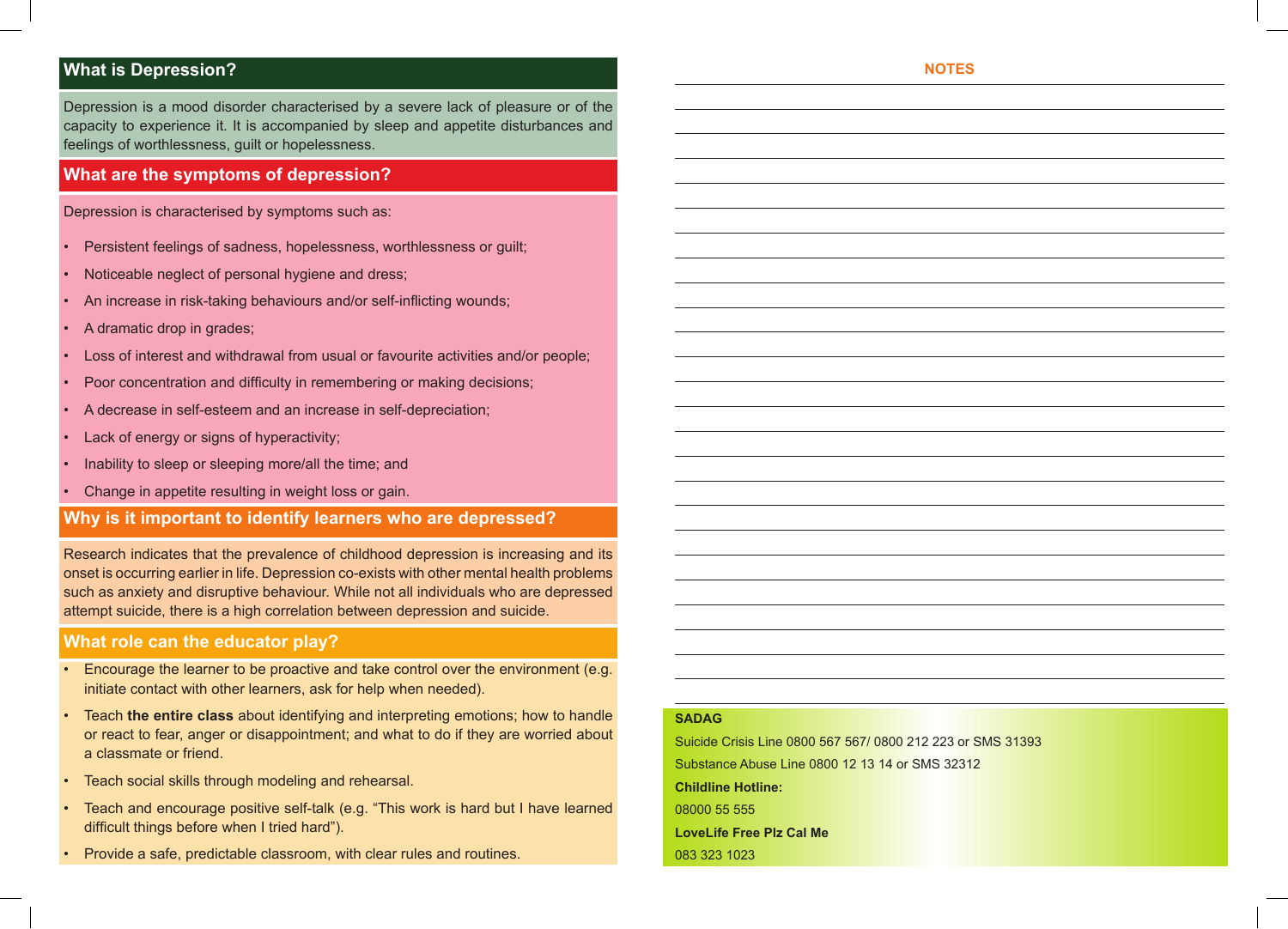# **What role can the school governing body play?**

- Ensure that the School Based Support Team (SBST) is established and is functional.
- It is crucial that any concerns for depression be investigated further. Inform the parent about your concern and request that an appointment is scheduled as soon as possible with the school nurse, mental health professionals such as psychologists and psychiatrists or physician for an examination and assessment.

# **What role can the school based support team play?**

- The SBST should promote awareness on suicide, depression and other psychosocial conditions.
- The SBST should identify learners at risk and facilitate support from relevant service providers and monitor progress.
- A directory of service providers in the vicinity of the school should be developed and made well known at the school.
- Encourage a programme of story writing, book club, poetry, art, music, and dance in the school as well as sports to encourage child participation, increase connectedness and cohesion.

## **What role can a parent/ caregiver play?**

- Build a good relationship with your child.
- Please seek help, should you worry that your child may be depressed or at risk of suicide ( Refer to the sections: what are the symptoms of depression and what are the warning signs and risk factors of suicide?).
- Regarding suicide: When the child makes overt threats to take/ end their life, take it seriously. Please also read the section " what role can the educator play", for more tips that you can use should your child threaten to commit suicide.
- You can consult a local NGO for support or use the contact details for SADAG at the back of this pamphlet.

• Once depression is diagnosed, the class teacher must note it on the learner's profile. The class teacher will develop an Individual Development Plan for the learner and request a meeting with the School Based Support Team to provide support with planning of intervention strategies. If the learner needs a high level of support, the District Based Support Team will be involved.

## **What is suicide?**

Suicide is when a person takes his or her own life. Suicide is a permanent solution to a temporary problem.

*What are suicidal thoughts?* This is where a learner thinks about suicide. They may or may not have a plan. All expressed thoughts of suicide must be taken seriously. Asking questions about how, when and where they plan to commit suicide, will assist to elicit the level of risk for suicide, and thus the action to be taken. **Note:** Asking these questions will not make the person kill themselves.

It is also important to take into account that not all suicides are well thought out in advance; others are impulsive. This is especially true of people who are unable to cope with depression.

*What is a suicide attempt?* This is where a suicidal plan results in actually trying to end life but is not successful and the person survives. This is also called para-suicide. In some instances, it may be a cry for help rather than an actual attempt at suicide.

### **What are the warning signs and risk factors of suicide?**

If a learner you know seems depressed or gloomy and spends a lot of time questioning why life is worthwhile or why life is so unfair, it is time to pay attention.

Most suicidal young people don't really want to die; they just want their pain to end. Being able to recognise warning signs in a learner's behaviour as well as being alert to the risk factors, can both assist in combating suicide.

### **Behavioural signs**

Signs may include the following:

- Pre-occupation with death or dying; reading, writing or talking about suicide;
- Indirect threats such as, "*I'll be going away"* or "*I won't be around much longer"*;
- Giving away prized possessions (accompanied by the indirect threats);
- Persistent sadness, irritability or talking about feeling worthless and hopeless;